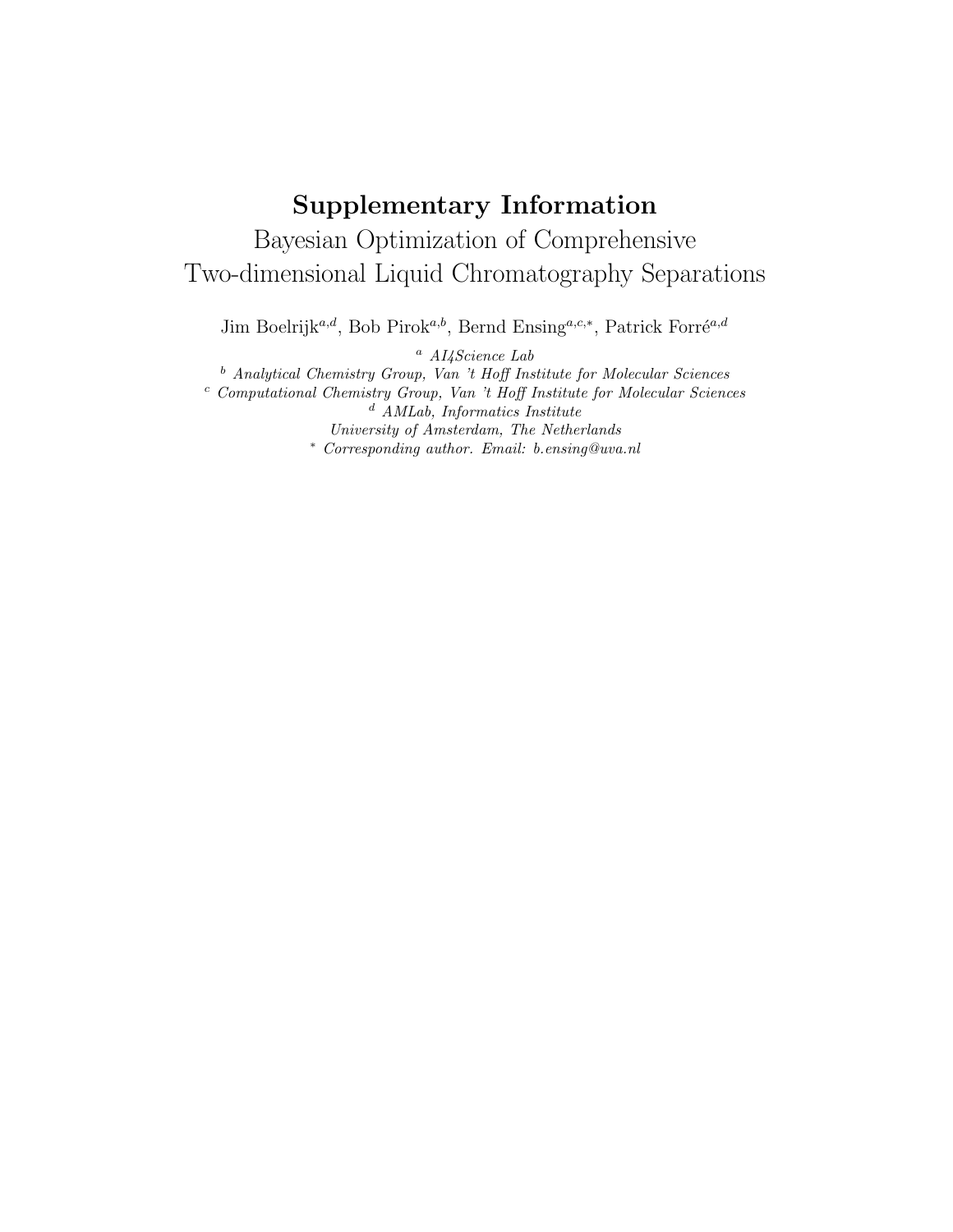

S.1. Influence of  $c_1$ ,  $c_2$ ,  $c_3$  and  $c_4$  in sampling strategy B and D

Figure S-1: Influence of parameters  $c_1$ ,  $c_2$  and  $c_3$  on dependence of first- and second dimension retention parameters in sampling strategy B. Notice that the parameters of each dimension become more independent as  $c_1$ ,  $c_2$  and  $c_3$  increase.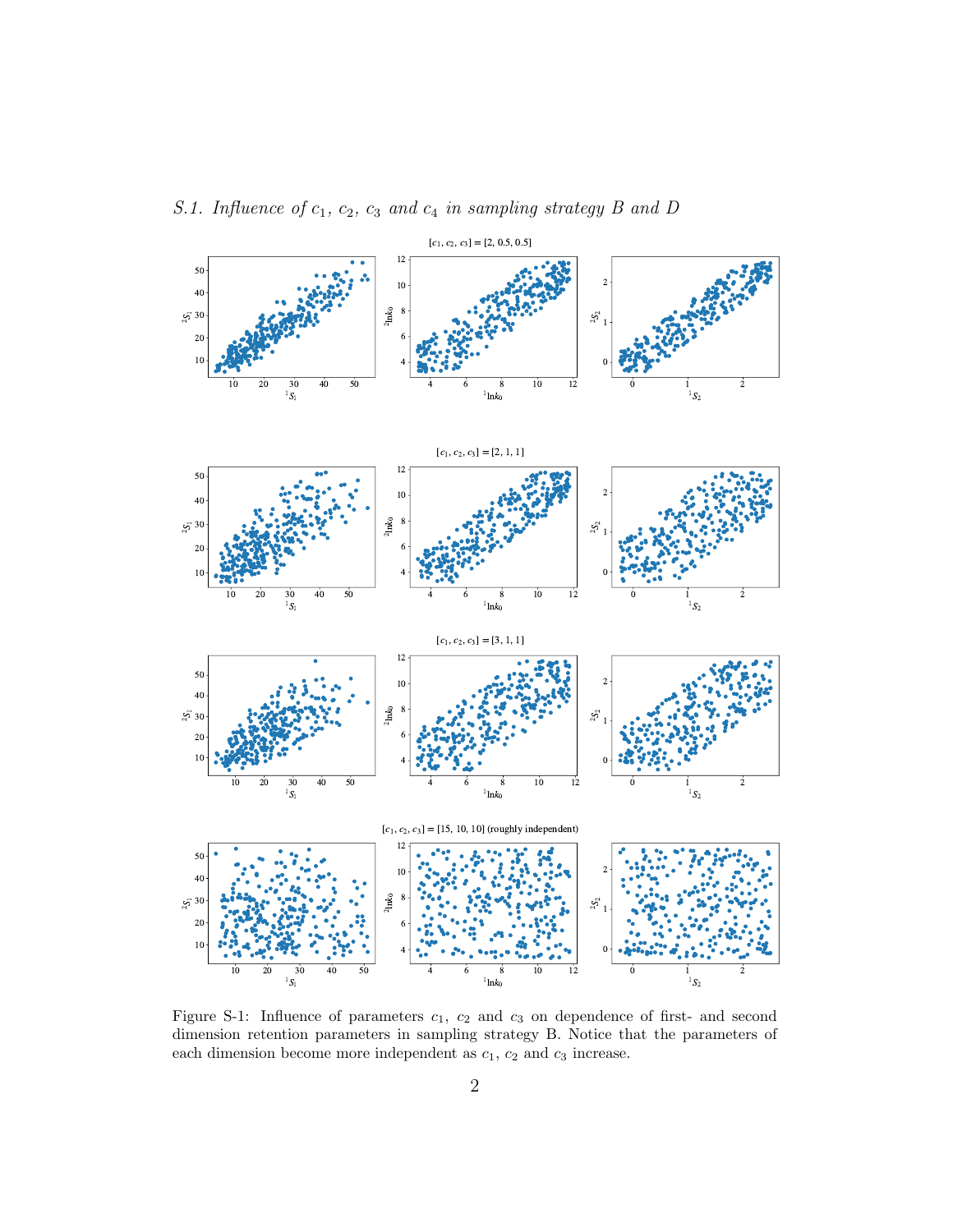

Figure S-2: Influence of parameters  $c_4$ ,  $c_5$  and  $c_6$  on dependence of first- and second dimension retention parameters in sampling strategy D. Notice that the parameters of each dimension become more independent as  $c_4$ ,  $c_5$  and  $c_6$  increase.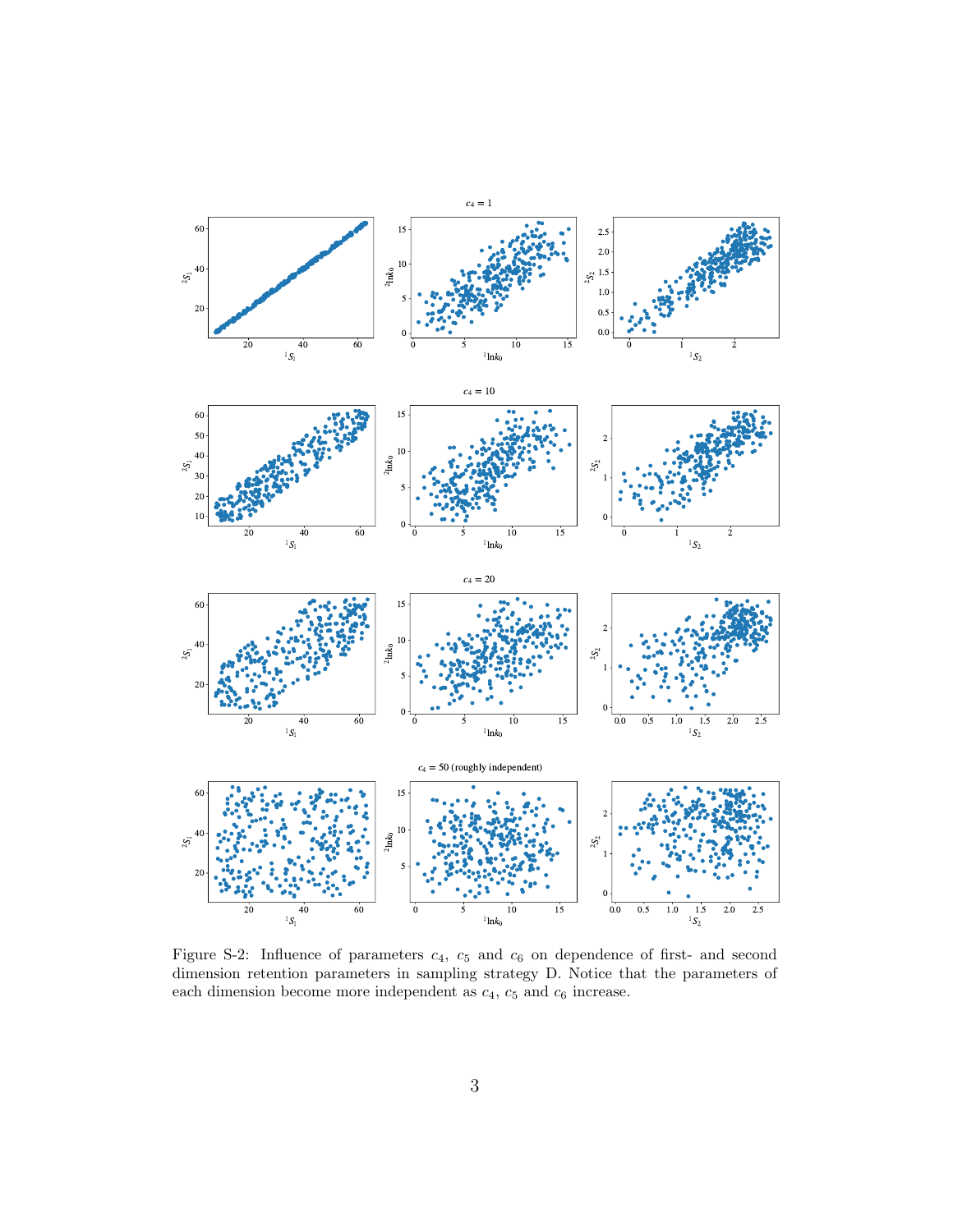S.2. Quantitative description of an undirected graph, connected components and the objective function

**Definition 1 (Undirected graph).** An (undirected) graph is a tuple  $G =$  $(V, E)$ , where V is the set of vertices/nodes and  $E \subseteq V \times V$  is the set of (undirected) edges, such that  $(v_1, v_2) \in E$  then also  $(v_2, v_1) \in E$ . Instead of the tuple  $(v_1, v_2)$  we will also write  $v_1 - v_2$ , mirroring the graphical

**Definition 2 (Walks in graphs).** Let  $G = (V, E)$  be an undirected graph. A walk  $\pi$  in G is a sequence of vertices

$$
\pi = (w_0 - w_2 - \cdots - w_{n-1} - w_n),
$$

such that  $n > 0$  and  $w_i \in V$  and  $w_i - w_{i-1} \in E$  for all  $i = 1, \ldots, n$ .

representation of edges.

Definition 3 (Connected vertices in an undirected graph). Let  $G =$  $(V, E)$  be an undirected graph and  $v_1, v_2 \in V$  vertices. We say that  $v_1$  and  $v_2$ are connected in G if there exists a walk  $\pi = (w_0 - \cdots - w_n)$  inside G such that  $w_0 = v_1$  and  $w_n = v_2$ . If this is the case we write:

 $v_1 \sim v_2$ .

**Lemma 1.** Let  $G = (V, E)$  be an undirected graph. Then the relation  $\sim$  is an equivalence relation on the set of vertices V .

*Proof:* Reflexivity: For every  $v \in V$  we have the trivial walk  $\pi = (v)$  without edges (with  $n = 0$ ). So we get  $v \sim v$ .

Symmetry: If  $v_1 \sim v_2$  then there exists a walk  $\pi = (w_0 - \cdots - w_n)$  such that  $w_0 = v_1$  and  $w_n = v_2$ . Then the inverse walk  $\pi' = (w'_0 - \cdots - w'_n)$ with  $w'_m := w_{n-m}$  is again a walk in G and we have  $w'_0 = w_n = v_2$  and  $w'_n = w_0 = v_1$ . Note that if  $w_{i-1} - w_i \in E$  then also  $w_i - w_{i-1} \in E$ . This shows that  $v_2 \sim v_1$ .

Transitivity: If  $v_1 \sim v_2$  and  $v_2 \sim v_3$  then there exists walks  $\pi_1 = (w_0 - \cdots$  $w_n$ ) and  $\pi_2 = (w'_0 - \cdots - w'_m)$  with  $w_0 = v_1$ ,  $w_n = v_2 = w'_0$  and  $w'_m = v_3$ . Then the composite walk:

$$
\pi := (w_0 - \cdots - w_n = w'_0 - \cdots - w'_m)
$$

is a walk in G and satisfies  $w_0 = v_1$  and  $w'_m = v_3$ . This shows  $v_1 \sim v_3$ .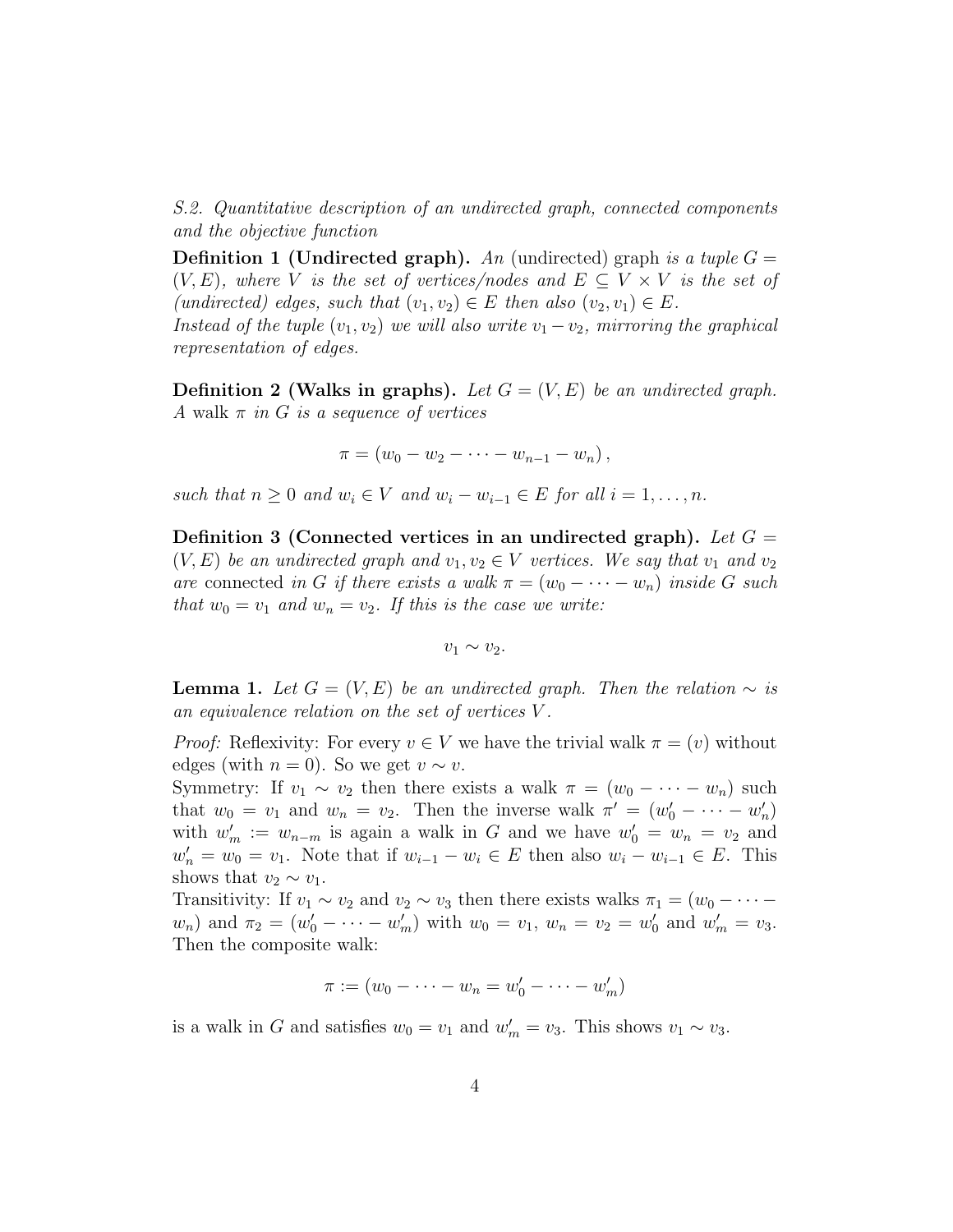**Definition 4 (Connected components of a graph).** Let  $G = (V, E)$  be an undirected graph. Then the equivalence classes of the equivalence relation  $\sim$  are called the connected components of G.

An illustration of a graph of nine nodes  $(v_1, ..., v_9)$  and eight edges  $(e_1, ..., e_8)$  is shown in Figure S-3. The graph has three connected components:  $(v_1, v_2, v_3, v_4, v_5)$ ,  $(v_6, v_7, v_8)$  and  $(v_9)$ . In the objective function proposed in this work, every analyte peak is defined as a node in the graph. An edge is defined between two nodes if the resolution (as defined in Equation 28 in the main text) between the two nodes is lower than 1.



S-3 A graph with three connected components:  $(v_1, v_2, v_3, v_4, v_5)$ ,  $(v_6, v_7, v_8)$  and  $(v_9)$ .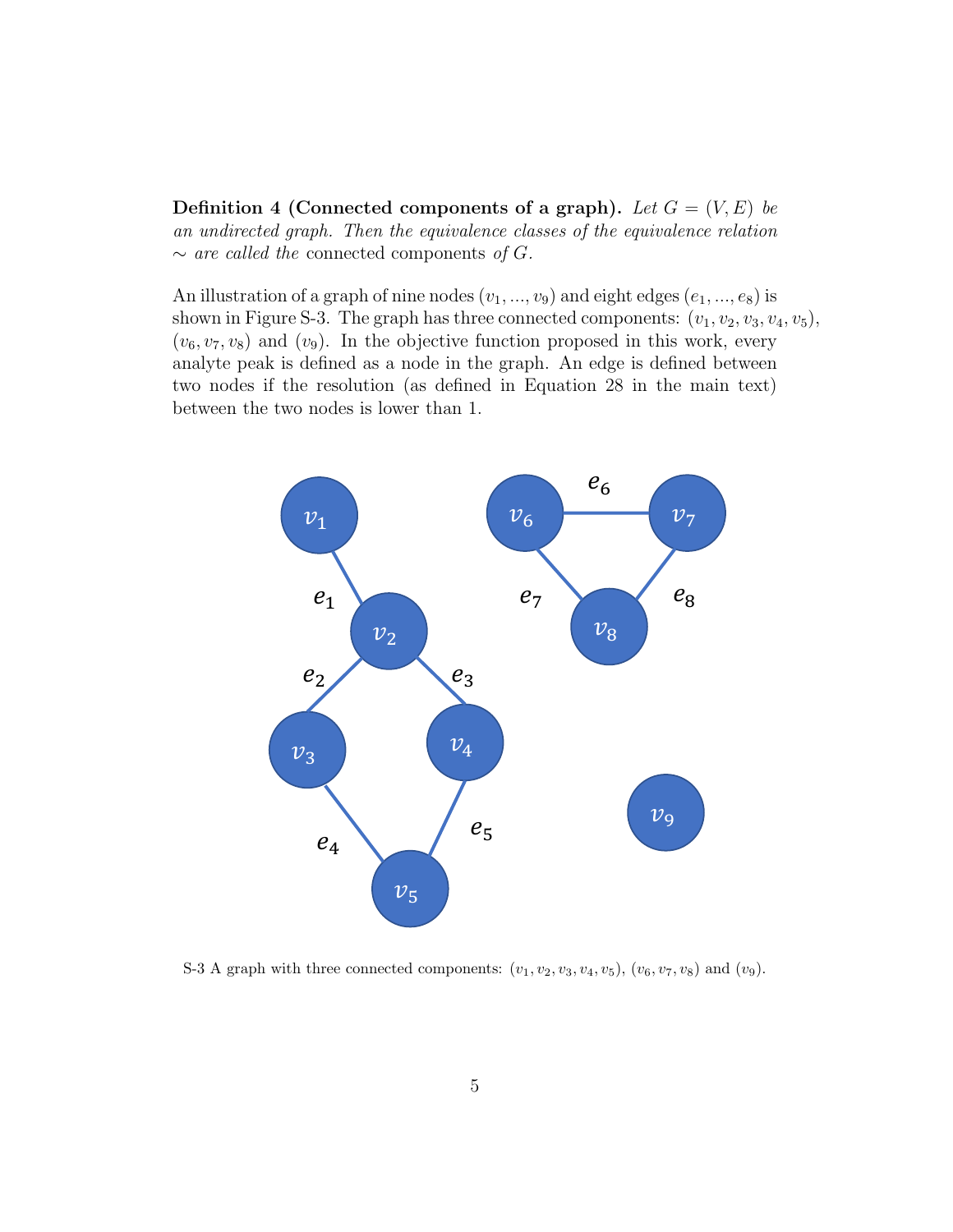

Figure S-4: Number of iterations needed for the BO algorithm to reach a score of 29 connected components for sample A, for 100 trials with different random seeds. The grey line denotes the cumulative distribution function (CDF). The black vertical line denotes the number of initial random observations.

## S.4. Retention parameters of synthetic samples

| <sup>1</sup> ln $k_0$ | ${}^1S_1$ | ${}^1S_2$ | <sup>2</sup> ln $k_0$ | $^{2}S_{1}$ | ${}^2S_2$ |
|-----------------------|-----------|-----------|-----------------------|-------------|-----------|
| 4.321                 | 19.582    | 1.594     | 8.371                 | 35.271      | 1.804     |
| 5.579                 | 28.656    | 2.176     | 7.920                 | 27.070      | 1.376     |
| 7.422                 | 25.177    | 1.454     | 9.775                 | 36.675      | 1.701     |
| 6.449                 | 17.499    | 0.960     | 11.693                | 44.872      | 1.859     |
| 5.948                 | 26.501    | 1.626     | 3.773                 | 7.213       | 0.249     |
| 10.099                | 41.046    | 1.998     | 8.765                 | 20.780      | 0.771     |
| 3.340                 | 24.778    | 2.195     | 8.678                 | 14.449      | 0.308     |
| 7.832                 | 10.685    | 0.066     | 10.324                | 33.433      | 1.517     |

Table S-1: Retention parameters for 50 compounds sampled using strategy A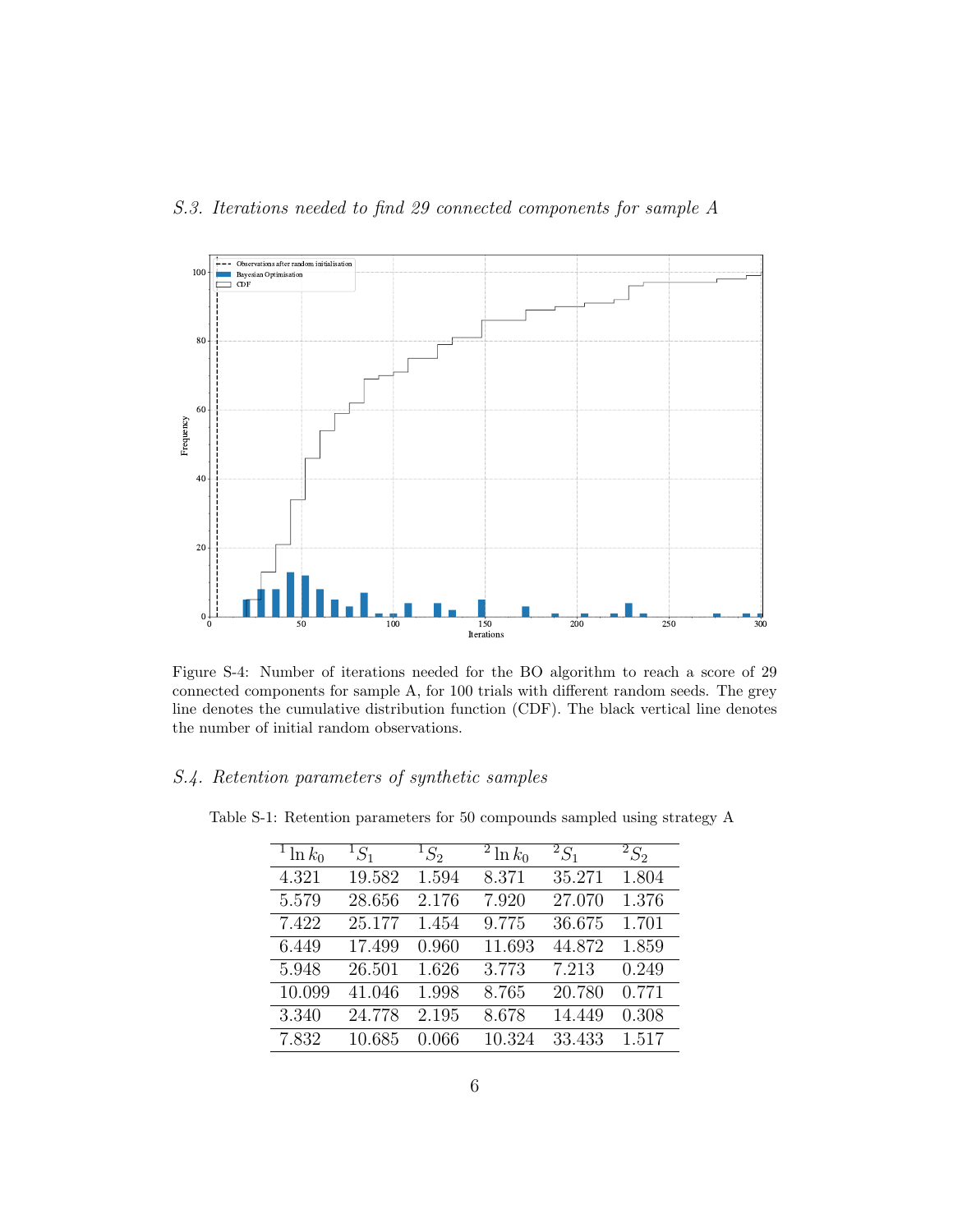| 7.321  | 31.528 | 1.907    | 3.906               | 24.802 | 2.342    |
|--------|--------|----------|---------------------|--------|----------|
| 9.111  | 37.497 | 2.019    | 9.153               | 14.249 | 0.205    |
| 8.400  | 7.665  | $-0.157$ | $\overline{11.628}$ | 27.092 | 0.818    |
| 4.971  | 10.734 | 0.358    | 5.652               | 18.758 | 1.177    |
| 4.397  | 23.875 | 1.794    | 5.952               | 25.241 | 1.560    |
| 3.556  | 8.557  | 0.321    | 10.356              | 15.092 | 0.216    |
| 5.114  | 14.779 | 0.949    | 9.225               | 29.234 | 1.270    |
| 5.865  | 14.189 | 0.641    | $\bar{5}.345$       | 9.103  | 0.202    |
| 11.145 | 29.771 | 1.129    | 7.788               | 15.491 | 0.482    |
| 6.535  | 36.824 | 2.472    | 3.545               | 10.847 | 0.716    |
| 7.928  | 19.089 | 0.734    | 6.947               | 27.095 | 1.520    |
| 5.981  | 22.870 | 1.303    | 5.435               | 12.024 | 0.528    |
| 9.365  | 40.053 | 1.928    | 11.113              | 41.009 | 1.801    |
| 10.963 | 19.120 | 0.456    | 3.554               | 26.565 | 2.479    |
| 7.575  | 36.889 | 2.065    | 10.458              | 19.457 | 0.567    |
| 8.587  | 38.841 | 2.213    | 11.461              | 24.658 | 0.689    |
| 3.888  | 17.120 | 1.377    | 8.198               | 21.732 | 0.909    |
| 9.353  | 8.864  | $-0.190$ | 4.561               | 27.908 | 2.176    |
| 4.080  | 5.676  | $-0.033$ | 5.151               | 10.921 | 0.509    |
| 11.143 | 34.326 | 1.421    | 6.156               | 18.438 | 0.942    |
| 5.635  | 19.804 | 1.266    | 5.677               | 9.129  | 0.156    |
| 11.269 | 23.508 | 0.676    | $\bar{1}1.264$      | 24.358 | 0.764    |
| 8.553  | 15.823 | 0.475    | 10.947              | 45.510 | 1.983    |
| 5.087  | 7.648  | 0.129    | 8.097               | 27.008 | 1.321    |
| 10.888 | 48.614 | 2.154    | 9.362               | 27.166 | 1.231    |
| 4.505  | 14.353 | 0.895    | 3.759               | 23.405 | 2.080    |
| 4.395  | 9.891  | 0.446    | 8.316               | 10.006 | 0.016    |
| 7.092  | 16.722 | 0.644    | 3.570               | 21.108 | 1.756    |
| 5.392  | 29.861 | 2.195    | 4.393               | 5.545  | $-0.142$ |
| 7.819  | 23.612 | 1.149    | 5.987               | 34.363 | 2.219    |
| 7.062  | 33.828 | 2.098    | 3.403               | 7.924  | 0.324    |
| 11.222 | 34.302 | 1.323    | 7.381               | 24.507 | 1.398    |
| 4.072  | 13.810 | 0.974    | $3.722\,$           | 6.047  | 0.069    |
| 4.003  | 9.968  | 0.442    | 5.771               | 21.279 | 1.269    |
| 6.250  | 16.443 | 0.776    | 10.349              | 16.782 | 0.299    |
| 9.632  | 27.790 | 1.111    | 5.181               | 25.019 | 1.977    |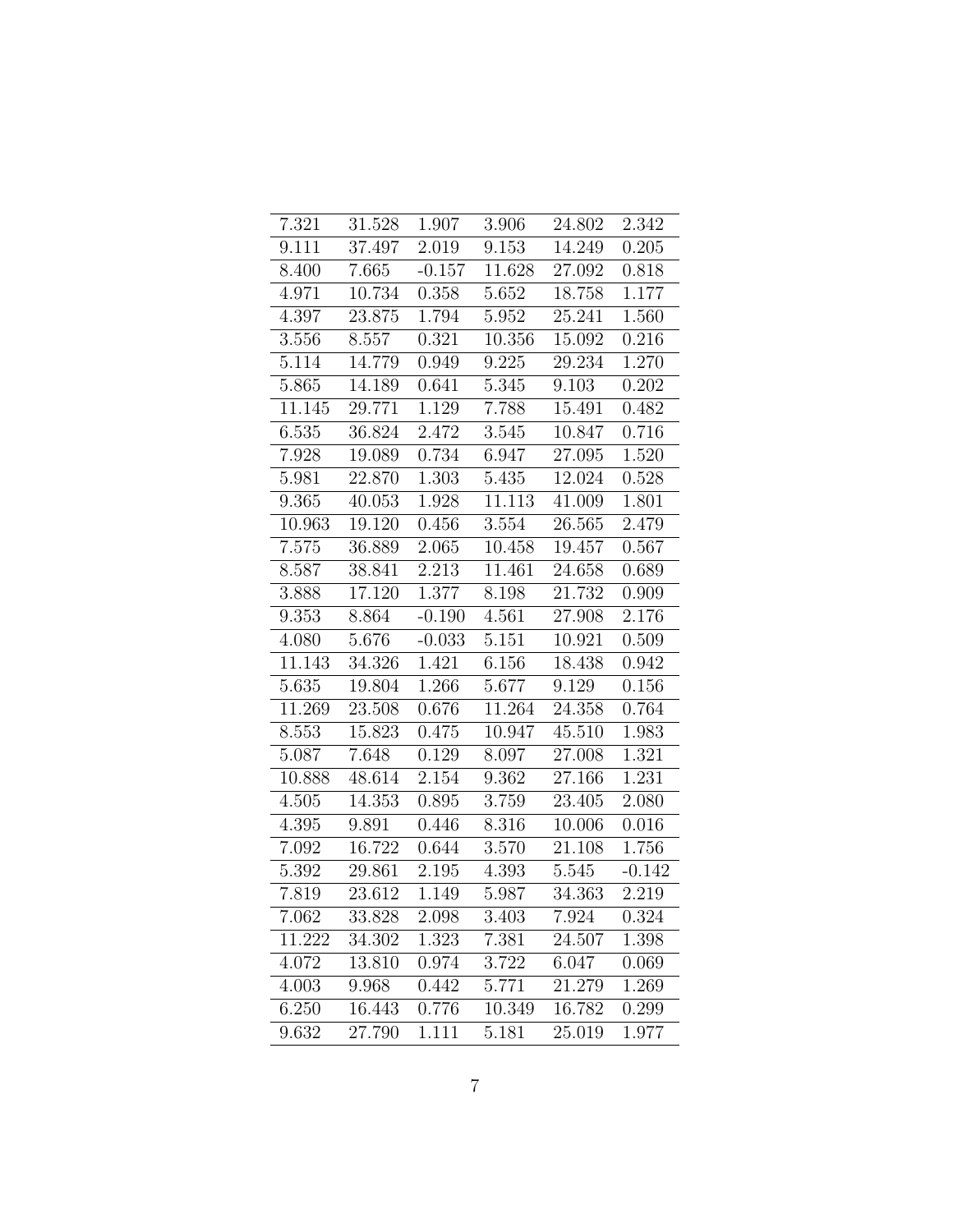| 11.634 | 37.855 | 1.586    | 6.635  | 15.507 | - 0.605 |
|--------|--------|----------|--------|--------|---------|
| 4.826  | 20.415 | 1.427    | 8.005  | 17.093 | 0.545   |
| 4.347  | 4.802  | $-0.220$ | 8.559  | 20.614 | 0.806   |
| 3.483  | 5.937  | 0.036    | 11.211 | 18.958 | 0.374   |
| 3.320  | 11.541 | 0.870    | 7.107  | 24.829 | 1.397   |
| 5.800  | 14.666 | 0.784    | 11.728 | 50.852 | 2.169   |

Table S-2: Retention parameters for 50 compounds sampled using strategy B

| $\overline{1\ln k_0}$ | $\overline{^1S_1}$ | $\overline{^1S_2}$ | $\overline{2 \ln k_0}$ | $\overline{^2S_1}$  | $2S_2$   |
|-----------------------|--------------------|--------------------|------------------------|---------------------|----------|
| 9.542                 | 16.754             | 0.343              | 10.334                 | 12.324              | 0.025    |
| 4.711                 | 13.206             | 0.743              | 3.453                  | 11.126              | 0.669    |
| 9.219                 | 7.850              | $-0.228$           | 9.071                  | 9.219               | $-0.157$ |
| 5.448                 | 30.869             | 2.246              | 6.771                  | 33.799              | 2.167    |
| 7.034                 | 6.447              | $-0.171$           | 5.740                  | 6.321               | $-0.092$ |
| 4.459                 | 28.035             | 2.299              | 4.830                  | 31.311              | 2.445    |
| 5.368                 | 20.837             | 1.507              | 7.324                  | 26.117              | 1.430    |
| 8.999                 | 19.981             | 0.672              | 8.671                  | 25.702              | 1.194    |
| 8.555                 | 19.565             | 0.763              | 7.070                  | 10.524              | 0.111    |
| 8.582                 | 28.053             | 1.420              | 7.384                  | 33.523              | 2.022    |
| 9.758                 | 39.250             | 1.961              | 10.668                 | 49.191              | 2.301    |
| 11.208                | 35.554             | 1.386              | 9.774                  | 36.329              | 1.767    |
| 11.038                | 29.563             | 1.008              | 11.494                 | 45.673              | 1.873    |
| 9.145                 | 13.233             | 0.163              | 9.404                  | 15.053              | 0.360    |
| 3.895                 | 21.061             | 1.646              | 4.600                  | 26.882              | 2.279    |
| 4.598                 | 26.847             | 2.079              | 3.657                  | 18.684              | 1.635    |
| 4.647                 | 7.280              | 0.156              | 5.380                  | 15.658              | 0.776    |
| 4.567                 | 11.343             | 0.511              | 5.900                  | 20.493              | 1.312    |
| 6.184                 | 8.620              | 0.050              | 6.138                  | 16.400              | 0.855    |
| 6.267                 | 16.308             | 0.860              | 5.549                  | 9.308               | 0.295    |
| 10.636                | 31.778             | 1.286              | 11.030                 | 24.421              | 0.807    |
| 8.957                 | 45.211             | 2.309              | 10.716                 | 33.686              | 1.348    |
| 3.811                 | 4.243              | $-0.179$           | 4.117                  | 7.528               | 0.290    |
| 10.146                | 39.479             | 1.766              | 10.911                 | $\overline{45.715}$ | 2.167    |
| 4.952                 | 22.347             | 1.717              | 5.434                  | 24.306              | 1.800    |
| 5.378                 | 27.470             | 1.803              | 5.709                  | 27.752              | 1.825    |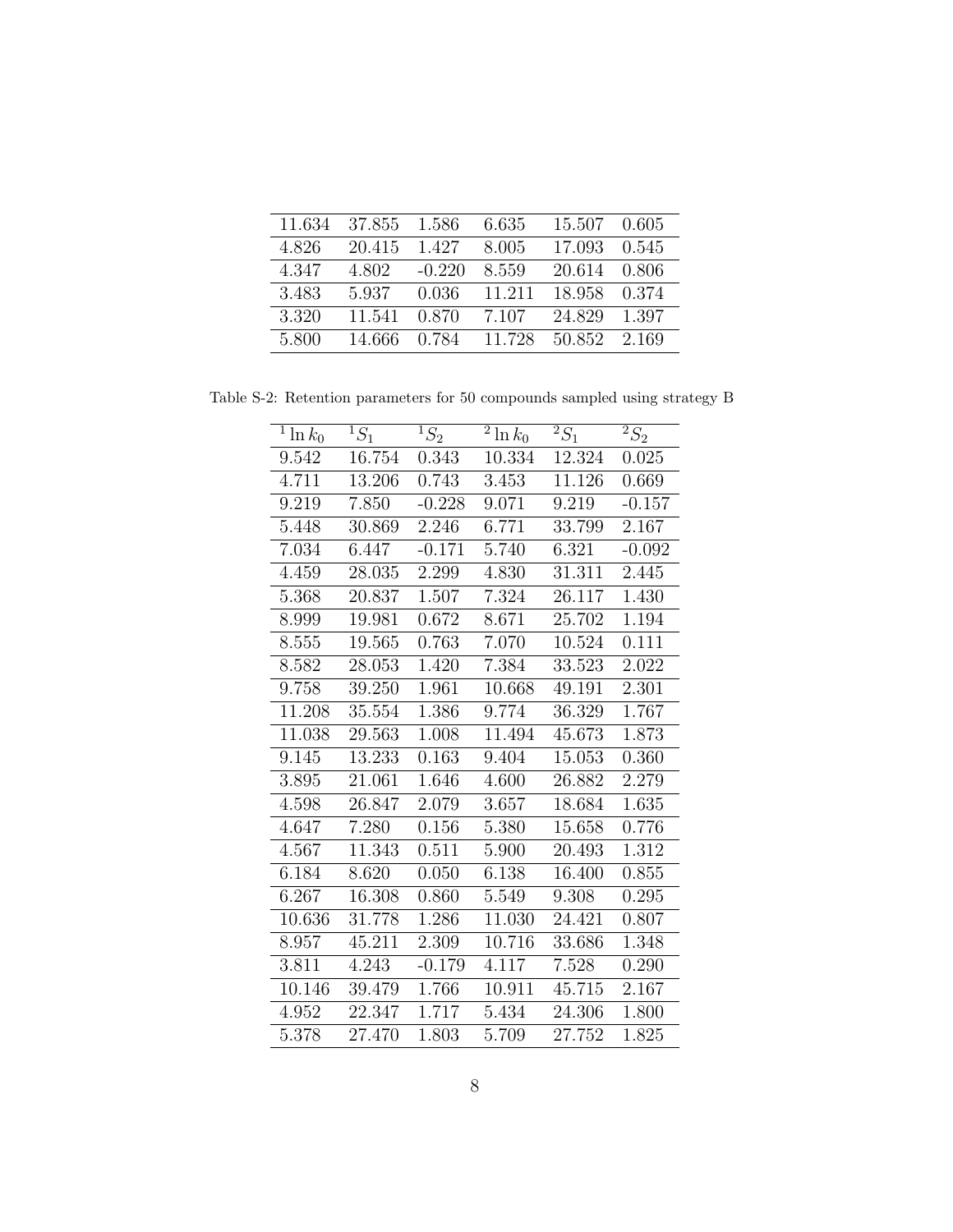| 4.252  | 26.078 | 2.045 | 5.783  | 30.761 | 2.076    |
|--------|--------|-------|--------|--------|----------|
| 6.775  | 17.333 | 0.809 | 8.709  | 18.848 | 0.725    |
| 8.824  | 29.697 | 1.458 | 10.100 | 47.864 | 2.258    |
| 10.991 | 42.920 | 1.928 | 10.407 | 26.777 | 0.986    |
| 10.653 | 25.487 | 0.918 | 10.745 | 33.148 | 1.305    |
| 9.440  | 13.255 | 0.208 | 8.478  | 17.379 | 0.600    |
| 8.092  | 11.348 | 0.111 | 7.812  | 7.605  | $-0.155$ |
| 7.932  | 20.596 | 0.966 | 6.436  | 17.898 | 0.895    |
| 9.474  | 38.586 | 1.914 | 7.513  | 25.788 | 1.427    |
| 6.064  | 15.322 | 0.663 | 5.025  | 17.429 | 1.050    |
| 8.598  | 36.011 | 2.028 | 9.962  | 42.121 | 2.069    |
| 4.102  | 24.863 | 2.049 | 3.427  | 26.926 | 2.499    |
| 4.793  | 14.961 | 0.898 | 3.405  | 14.656 | 1.184    |
| 10.381 | 37.768 | 1.664 | 10.895 | 49.378 | 2.312    |
| 3.634  | 12.678 | 0.864 | 4.703  | 10.962 | 0.440    |
| 8.490  | 34.783 | 1.889 | 7.795  | 22.096 | 0.937    |
| 8.983  | 31.576 | 1.465 | 10.201 | 42.808 | 2.141    |
| 10.560 | 13.392 | 0.052 | 9.246  | 10.641 | $-0.030$ |
| 10.233 | 35.301 | 1.504 | 8.784  | 41.355 | 2.235    |
| 7.777  | 22.727 | 1.173 | 6.092  | 27.513 | 1.935    |
| 5.219  | 22.724 | 1.721 | 6.482  | 21.869 | 1.208    |
| 8.229  | 36.020 | 1.996 | 7.518  | 37.750 | 2.351    |
| 8.778  | 24.202 | 0.981 | 8.139  | 29.052 | 1.469    |
| 10.258 | 19.529 | 0.485 | 10.612 | 20.571 | 0.546    |

Table S-3: Retention parameters for 50 compounds sampled using strategy C

| <sup>1</sup> ln $k_0$ | ${}^1S_1$ | ${}^1S_2$ | $\frac{1}{2} \ln k_0$ | $^{2}S_{1}$ | ${}^2S_2$ |
|-----------------------|-----------|-----------|-----------------------|-------------|-----------|
| 10.130                | 43.197    | 1.939     | 6.141                 | 35.912      | 1.744     |
| 4.484                 | 8.072     | 0.001     | 11.761                | 57.255      | 2.223     |
| 10.011                | 45.336    | 1.902     | 2.812                 | 9.082       | 0.188     |
| 2.128                 | 16.434    | 0.754     | 12.558                | 61.933      | 2.158     |
| 8.350                 | 28.435    | 1.546     | 4.141                 | 19.866      | 1.242     |
| 10.803                | 58.441    | 2.393     | 7.588                 | 35.653      | 2.033     |
| 9.454                 | 57.072    | 1.994     | 7.942                 | 30.867      | 1.530     |
| 10.730                | 56.890    | 2.435     | 4.327                 | 28.359      | 1.307     |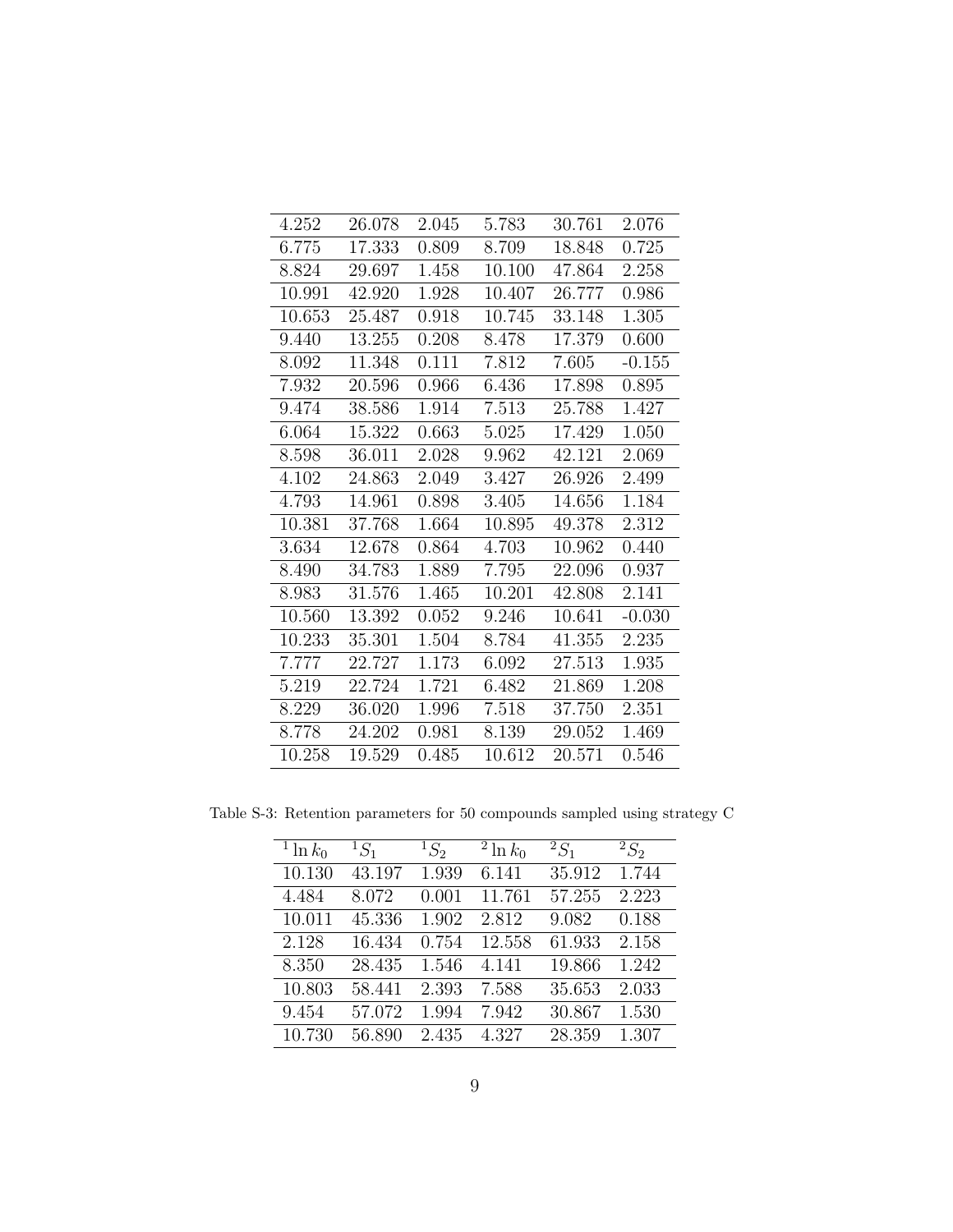| 8.863              | 30.792 | $\overline{1.352}$ | 8.862              | 41.448 | 1.831    |
|--------------------|--------|--------------------|--------------------|--------|----------|
| 4.909              | 29.524 | 1.317              | 3.781              | 18.820 | 1.351    |
| 4.399              | 10.772 | 0.444              | 12.293             | 45.174 | 2.250    |
| 13.354             | 59.989 | 2.703              | 13.621             | 50.850 | 2.376    |
| 8.756              | 39.217 | 2.102              | 10.120             | 40.970 | 1.915    |
| $6.55\overline{3}$ | 30.128 | 1.517              | 3.623              | 14.722 | 0.843    |
| 8.477              | 29.524 | 1.547              | 6.894              | 32.415 | 1.602    |
| 5.157              | 22.630 | 1.252              | $5.15\overline{4}$ | 8.330  | $-0.062$ |
| 14.554             | 57.133 | 2.055              | 8.179              | 33.672 | 1.898    |
| 7.003              | 38.270 | 1.662              | 4.150              | 10.981 | 0.656    |
| 9.286              | 36.340 | 2.059              | 9.549              | 45.613 | 1.930    |
| 3.271              | 19.375 | 1.267              | 13.655             | 58.927 | 2.081    |
| 1.179              | 11.987 | 0.296              | 7.507              | 42.195 | 2.297    |
| 14.973             | 59.299 | 2.481              | 2.397              | 17.384 | 0.732    |
| 7.511              | 35.854 | 1.548              | 8.566              | 26.360 | 1.160    |
| 14.495             | 59.782 | 2.564              | 7.721              | 44.687 | 1.771    |
| 10.308             | 53.240 | 2.343              | 11.173             | 50.624 | 2.323    |
| 3.006              | 9.555  | 0.171              | 9.390              | 47.812 | 2.392    |
| 6.498              | 21.111 | 1.262              | 6.041              | 19.755 | 0.886    |
| 7.638              | 27.791 | 1.392              | 6.994              | 38.930 | 1.987    |
| 9.034              | 32.144 | 1.508              | 7.930              | 41.505 | 2.216    |
| 7.585              | 24.167 | 1.562              | 4.610              | 14.979 | 0.581    |
| 6.415              | 14.522 | 0.765              | 10.008             | 59.589 | 2.524    |
| 3.306              | 24.816 | 1.107              | 1.786              | 10.491 | 0.294    |
| 11.232             | 56.159 | 2.148              | 3.139              | 9.393  | 0.510    |
| 6.252              | 36.474 | 1.771              | 1.789              | 16.635 | 1.090    |
| 7.088              | 17.823 | 1.188              | 7.970              | 21.140 | 1.444    |
| 6.471              | 20.924 | 1.486              | 11.534             | 56.713 | 2.299    |
| 6.775              | 30.193 | 1.690              | 14.826             | 57.252 | 2.234    |
| 8.742              | 36.089 | 1.708              | 8.263              | 36.337 | 2.105    |
| 12.615             | 50.604 | 2.480              | 9.431              | 37.890 | 1.738    |
| 5.629              | 17.208 | 1.144              | 12.682             | 50.448 | 1.938    |
| 4.656              | 24.711 | 1.501              | 11.780             | 46.883 | 1.891    |
| 10.408             | 46.806 | 2.363              | 5.384              | 32.337 | 1.776    |
| 8.585              | 30.167 | 1.579              | 3.805              | 16.348 | 0.879    |
| 6.651              | 40.083 | 1.906              | 5.479              | 16.932 | 1.304    |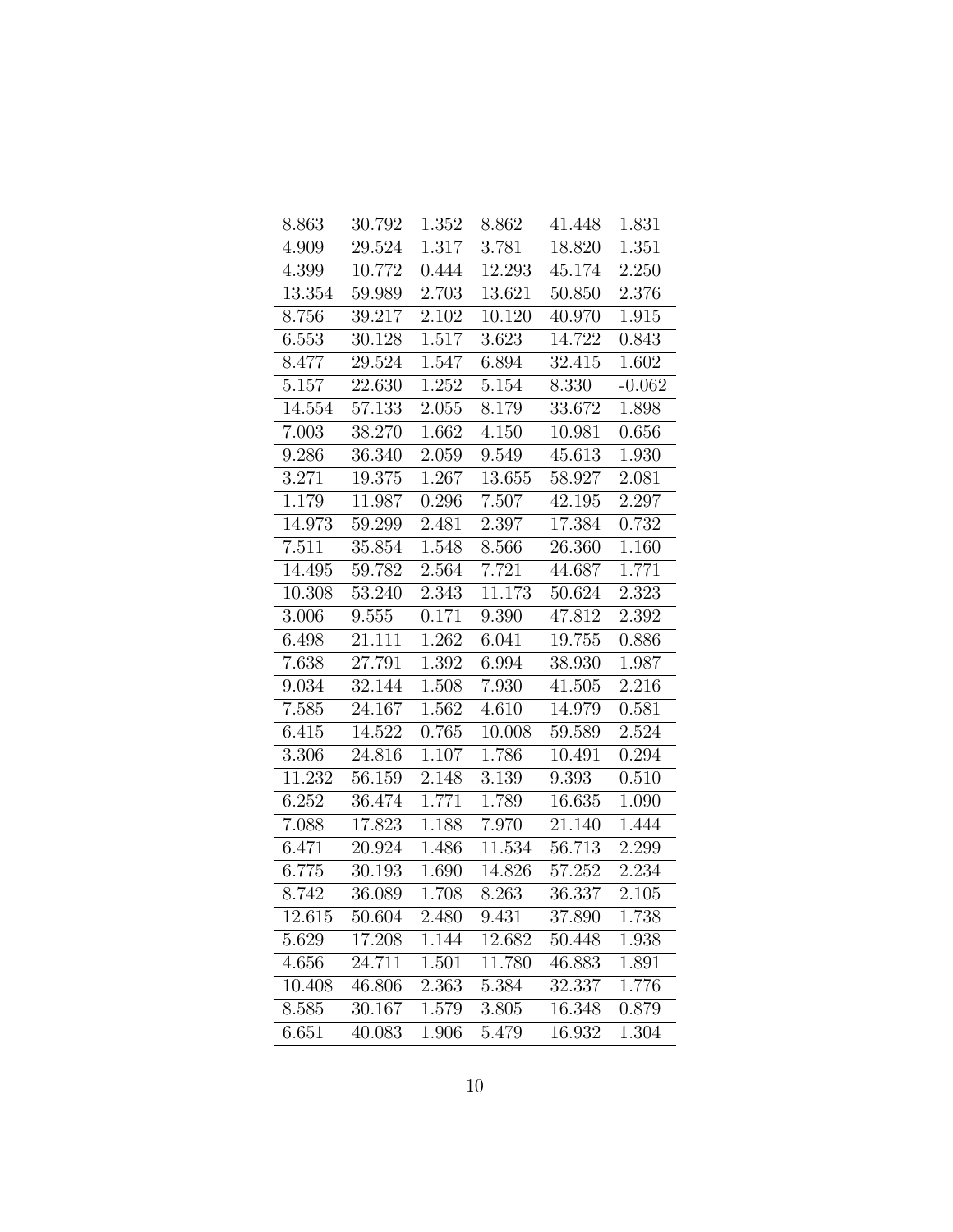| 6.533  | 27.135 | 1.724 | 1.304    | 10.471 | 0.431 |
|--------|--------|-------|----------|--------|-------|
| 7.511  | 36.258 | 1.827 | 12.264   | 44.806 | 2.055 |
| 12.089 | 59.578 | 2.574 | 9.307    | 43.136 | 2.076 |
| 3.945  | 19.474 | 1.021 | - 12.183 | 58.006 | 2.517 |
| 14.742 | 59.666 | 2.692 | 0.308    | 7.962  | 0.450 |
| 10.605 | 52.350 | 2.126 | 8.480    | 27.782 | 1.324 |

Table S-4: Retention parameters for 50 compounds sampled using strategy D

| $\overline{1} \ln k_0$ | $\overline{^1S_1}$ | $\overline{^1S_2}$ | $\overline{2} \ln k_0$ | $\overline{^2S_1}$ | $2S_2$ |
|------------------------|--------------------|--------------------|------------------------|--------------------|--------|
| 4.682                  | 9.651              | 0.566              | 7.361                  | 26.769             | 1.182  |
| 8.454                  | 43.403             | 1.994              | 14.002                 | 61.706             | 2.101  |
| 5.127                  | 12.166             | 0.703              | 4.533                  | 11.402             | 0.611  |
| 7.459                  | 28.303             | 1.486              | 2.985                  | 10.697             | 0.495  |
| 5.920                  | 21.926             | 1.345              | 10.377                 | 36.506             | 1.602  |
| 5.288                  | 11.350             | 0.534              | 7.638                  | 21.438             | 1.413  |
| 6.659                  | 21.863             | 1.513              | 10.887                 | 40.725             | 1.668  |
| 3.525                  | 20.830             | 1.548              | 8.046                  | 40.569             | 1.972  |
| 4.742                  | 8.074              | 0.310              | 6.451                  | 22.510             | 1.057  |
| 9.827                  | 47.300             | 2.176              | 9.404                  | 54.794             | 2.013  |
| 4.869                  | 16.016             | 1.231              | 8.349                  | 23.438             | 1.272  |
| 12.086                 | 50.506             | 2.388              | 9.209                  | 49.261             | 2.094  |
| 10.968                 | 49.436             | 1.868              | 11.776                 | 46.238             | 2.368  |
| 3.815                  | 18.668             | 1.190              | 4.769                  | 8.408              | 0.513  |
| 3.511                  | 12.144             | 0.664              | 3.726                  | 26.776             | 1.569  |
| 7.957                  | 23.146             | 1.132              | 6.973                  | 18.558             | 1.264  |
| 9.321                  | 40.853             | 2.242              | 4.765                  | 22.973             | 1.393  |
| 4.459                  | 11.045             | 0.294              | 6.264                  | 30.008             | 1.554  |
| 7.008                  | 19.961             | 1.158              | 2.821                  | 16.084             | 1.031  |
| 4.603                  | 11.091             | 0.823              | 5.066                  | 17.301             | 0.918  |
| 8.016                  | 44.598             | 2.072              | 11.448                 | 49.636             | 2.361  |
| 14.015                 | 53.180             | 1.999              | 11.314                 | 47.224             | 2.276  |
| 14.741                 | 59.557             | 2.243              | 9.822                  | 52.461             | 2.075  |
| 10.399                 | 58.852             | 2.304              | 11.317                 | 48.707             | 2.333  |
| 5.711                  | 12.330             | 0.741              | 7.043                  | 27.311             | 1.451  |
| 5.104                  | 23.264             | 1.431              | 8.535                  | 35.019             | 1.819  |